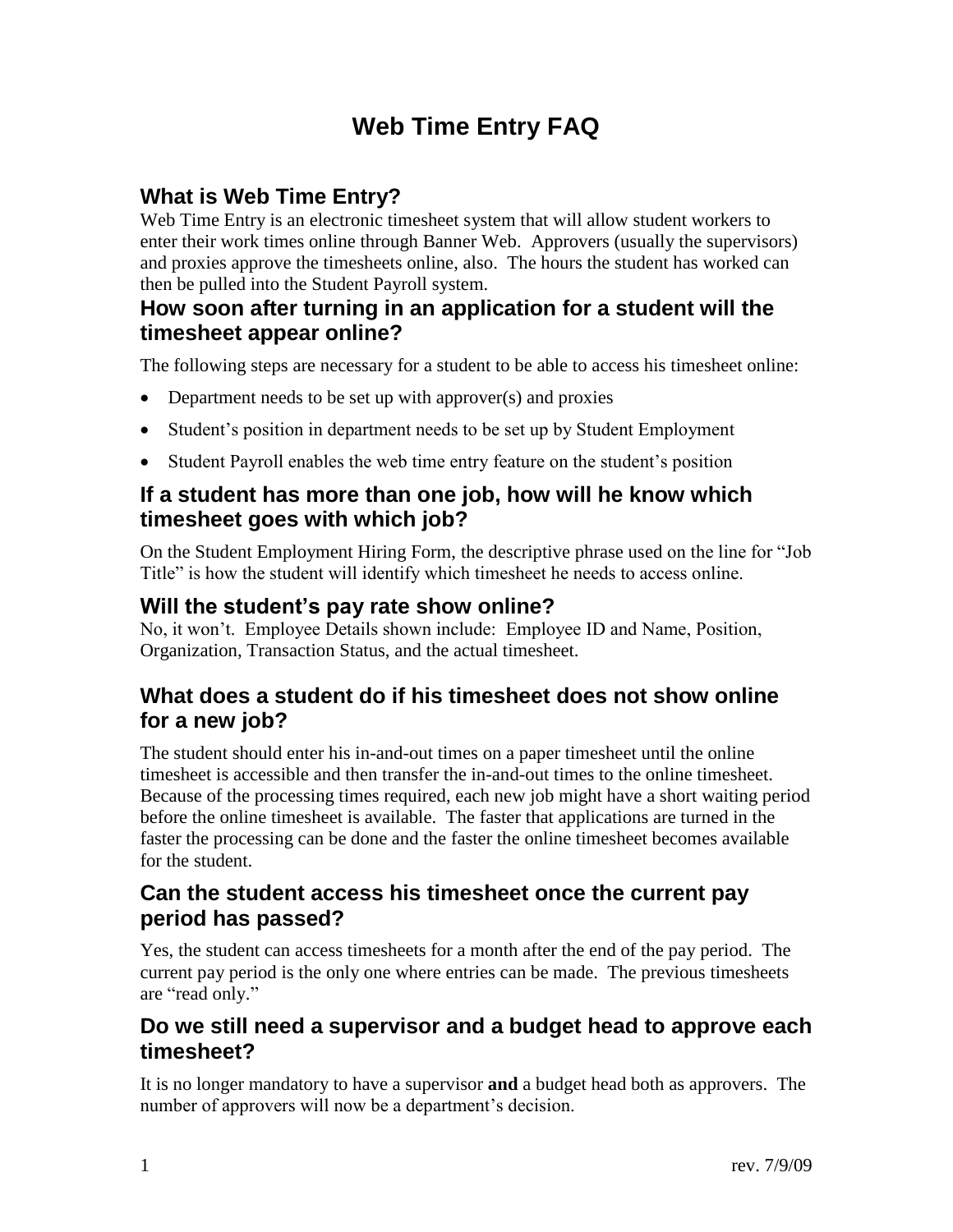## **If a department has two approvers, can only one of them approve the timesheets?**

No. If a department has two approvers, one is approver No. 1 and the other is approver No. 2. No. 1 has to approve the timesheets first, and then approver No. 2 has to also approve them. If you want either of two people (or more) to be able to approve timesheets, one should be the approver and the other(s) a proxy.

## **Can a student supervisor be an approver?**

No, but a student supervisor can be a proxy. However, he can only be a proxy for a first level approver. So in this instance, a second level of approver, one who is staff or faculty, is mandatory. The student supervisor would be a proxy for approver No. 1, and approver No. 2 must also approve the timesheet(s).

## **What is the difference between an approver and a proxy?**

The proxy is a substitute for an approver. The approvers and proxies can view the students' entries online all during the month, and either the approver or designated proxy can approve the timesheet that has been submitted for approval.

## **How many proxies can a department have?**

A department can have several proxies for one or more approvers. This can give several supervisors the ability to monitor the timesheets of their own students and approve only their own, letting the other supervisors approve their own students also, all within the same organization number.

## **What if my department has more than one organization number that students are paid under?**

Approvers and proxies are tied to an organization number. Each organization number that is used by a department needs an approver and a proxy.

## **Can we change approvers at any time?**

Approvers need to be in place at the beginning of a pay period. Proxies, however, can be set up or changed or deleted at any time. If the approver needs to be changed and it's in the middle of the pay period, the new approver would be set up as a proxy for that pay period only by Student Payroll. He would then have access and could approve the timesheets. For the following pay period, he would be in place as the approver**.**

## **What is the procedure for adding, changing, and deleting approvers and/or proxies?**

Please email me with the details so I have it in writing (heikkila@plu.edu), and I'll make the changes.

## **Is it mandatory to have a proxy?**

Yes.